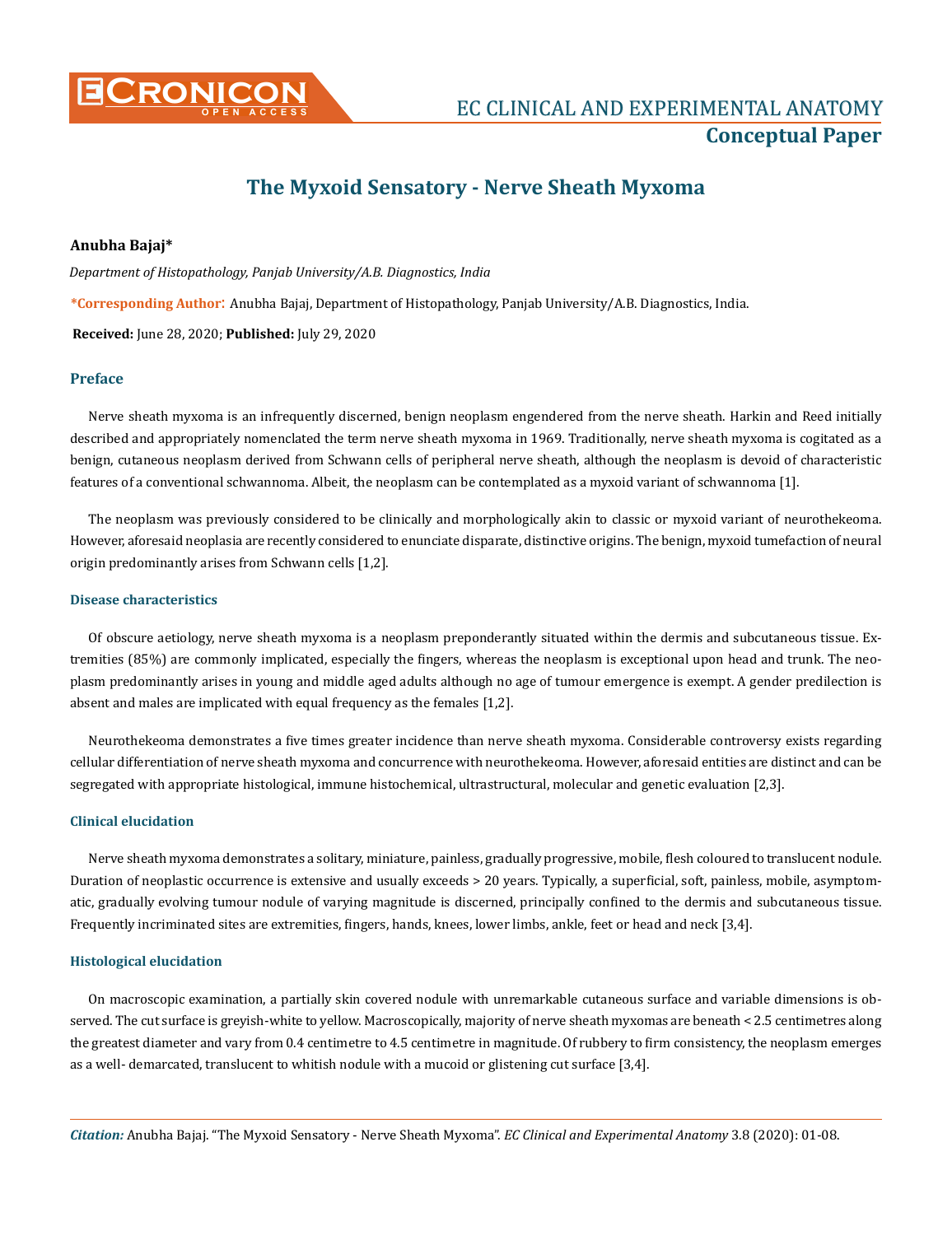The benign tumefaction with Schwannian differentiation is a multi-lobulated and myxoid neoplasm.

On fine needle aspiration cytology, nerve sheath myxoma provides a greyish, jelly- like substance intermingled with singly dispersed, spheroidal to stellate cells with bland nuclei. The commingled myxoid stroma is metachromatic and fibrillary, appears pink on a Diff-Quik stain and pale blue on Papanicolaou stain. A proportion of cells can configure cords and loosely adhered clusters. Multiple, elongated cytoplasmic processes can be discernible. Bi- nucleated and multi nucleated cells are encountered [3,4].

Upon cogent aspiration cytology, nerve sheath myxoma requires a differentiation from myxoid neurofibroma, myxoid schwannoma, myxoid neurothekeoma or cutaneous mucinosis. It can be challenging to demarcate nerve sheath myxoma from cutaneous mucinosis upon cytology [4].

On microscopic examination, multiple myxoid nodules of varying magnitude are exemplified along with circumscribing fibrous tissue septa. Tumour cells are spheroid to elliptical to spindle- shaped, depict cytoplasmic projections and are enveloped in a myxoid stromal backdrop [4,5].

Morphological assessment of nerve sheath myxoma demonstrates a well- defined, multinodular neoplasm constituted of myxoid lobules subdivided by fibrous tissue septa. Tumour lobules depict loosely aggregated benign, spindle -shaped or stellate cells and epithelioid cells admixed within a myxoid stroma.

An un-encapsulated, multi-lobulated neoplasm, nerve sheath myxoma is predominantly confined to the dermis or subcutaneous tissue. Well- circumscribed, myxoid lobules are encompassed by mature fibrous tissue. Neoplastic cells are miniature and can be spindleshaped, stellate, epithelioid or ring- shaped with frequent cytoplasmic invaginations into the nucleus. Mild nuclear atypia is cogitated although mitotic figures are exceptional or absent [4,5].

Dermal nerve sheath myxoma displays a characteristic, lobulated neoplasm composed of sharply demarcated neoplastic lobules with intervening fibrous tissue septa. Tumour lobules are comprised of an abundant myxoid matrix with commingled neoplastic cells which are spindle-shaped, epithelioid, ring- like or stellate cells and configure cellular cords, nests or syncytium-like cellular aggregates. Mitotic figures are infrequent [4,5].

Tumour cells demonstrate a scanty, eosinophilic cytoplasm which circumscribes the miniature, spheroidal nuclei delineating thin, bipolar or multipolar, spider-like nuclear processes. Intercellular connectivity is frequent, thus cord- like, nesting or syncytial cellular arrangements can ensue. Hyperplasia and hyperpigmentation of superimposed epidermis is exemplified, akin to epidermal reactions discerned in benign fibrous histiocytoma [4,5].

Myxoid ground substance can be stained with alcian blue although the substance may not be highlighted by a periodic acid Schiff's stain [5].

#### **Immune histochemical elucidation**

Nerve sheath myxoma is immune reactive to S100 protein whereas epithelial membrane antigen (EMA) and CD34 are immune nonreactive. The neoplasm is diffusely immune reactive to S100 protein, a feature which distinguishes it from neurothekeoma. Also, tumour cells are immune reactive to glial fibrillary acidic protein (GFAP), vimentin and collagen type IV [6].

Apart from S100 protein and glial fibrillary acidic protein (GFAP), nerve sheath myxoma depicts a diffuse immune reactivity CD57 (Leu-7), neuron specific enolase (NSE) and p75 (neurotrophin receptor). Immune reactive collagen IV depicts an intense pericellular staining. Epithelial membrane antigen (EMA) is immune reactive in certain perineurial cells in an estimated > 50% instances. CD34 is immune reactive in pertinent intra-neural fibroblasts. Infrequently, neoplastic cells are immune reactive to concomitant AE1/AE3 cytokeratin. Perineurial cells, immure reactive S100 protein, glial fibrillary acidic protein (GFAP) and epithelial membrane antigen (EMA), are often discerned upon the perimeter of tumour lobules [6].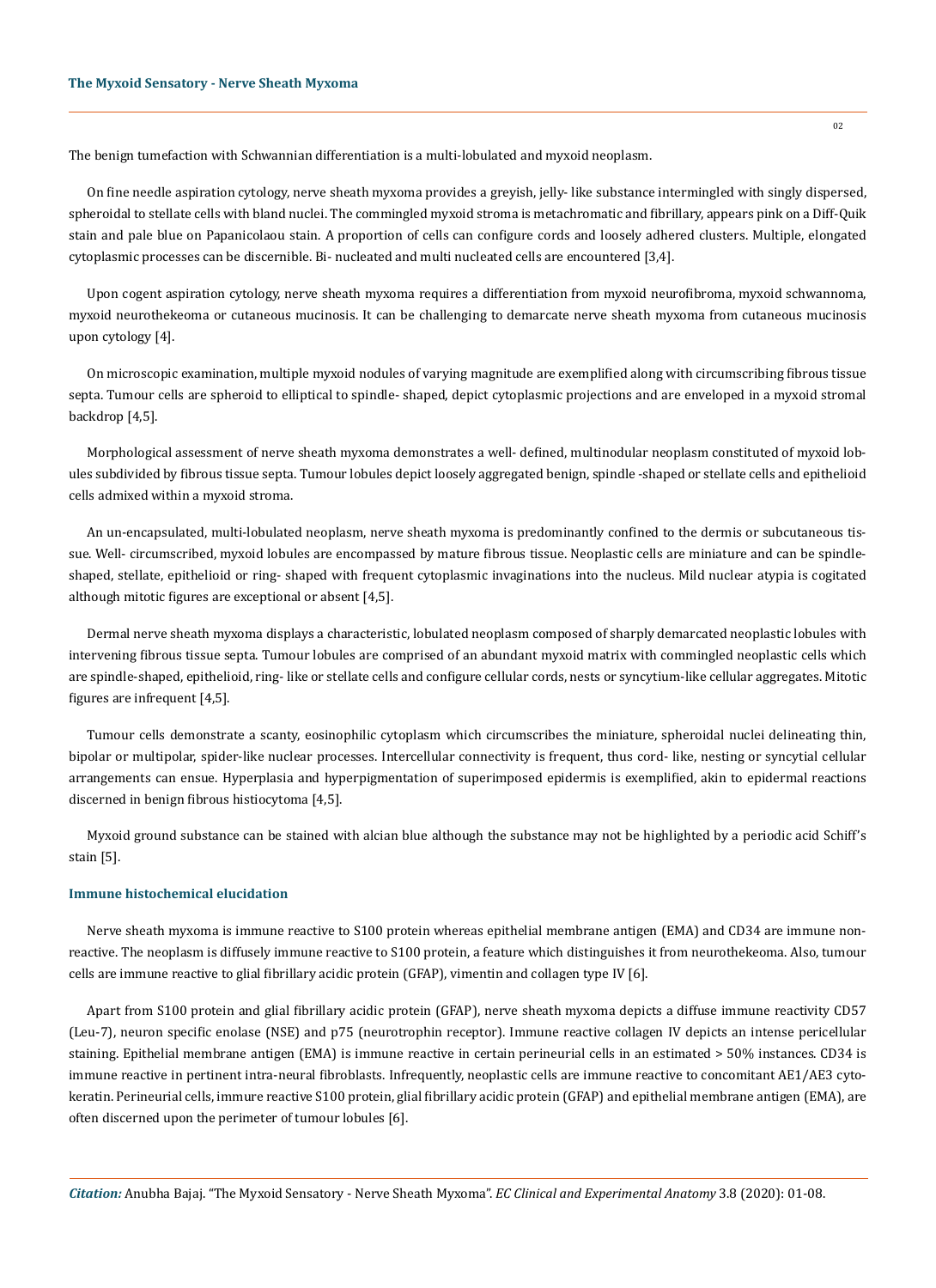Nerve sheath myxoma is immune non-reactive to CD10, human melanoma black (HMB-45) antigen 45, CD63 (NKI-C3) and smooth muscle actin (SMA). Exceptionally, neurofilament can highlight certain axons.

Nerve sheath myxoma is identical to dermal schwannoma upon cogent molecular analysis, in contrast to neurothekeoma, which resembles a cellular fibrous histiocytoma [6].

#### **Differential diagnosis**

Dermal nerve sheath myxoma requires a segregation from neoplasia such as acral fibromyxoma, superficial angiomyxoma, soft tissue myoepithelioma and cellular neurothekeoma. Nerve sheath myxoma requiring separation from myxoid and mixed variants of neurothekeoma can be subjected to gene expression profiling which demonstrates the origin of nerve sheath myxoma as arising from peripheral nerve sheath cells whereas neurothekeoma morphologically resembles a cellular fibrous histiocytoma and the neoplasm originates from fibroblastic cells. In contrast, neurothekeoma is immune reactive to epithelial membrane antigen (EMA) and immune non-reactive to S100 protein and glial fibrillary acidic protein (GFAP). Commonly, neurothekeoma emerges upon the head and neck as a solitary nodule. Distinction of a nerve sheath myxoma from neurothekeoma is crucial as nerve sheath myxoma demonstrates a higher propensity for localized tumour reoccurrence [6,7].

Neurothekeoma frequently implicates female subjects and particularly appears upon the head and neck region. The multi-lobulated or micro-nodular neoplasm demonstrates a spindle-shaped or epithelioid cell component. Neurothekeoma is immune reactive to neuron specific enolase (NSE) in around 89% instances, CD63 and focally immune reactive to smooth muscle actin (SMA) in nearly 34% to 60% subjects. The neoplasm is immune non-reactive to S100 protein and glial fibrillary acidic protein (GFAP). Neurothekeoma is consistently immune reactive to CD10. Cellular neurothekeoma is composed of plump, fleshy spindle- shaped and epithelioid cells, in contrast to a dermal nerve sheath myxoma [6,7].

Nerve sheath myxoma mandates a histological differentiation from diverse myxoid neoplasia such as plexiform neurofibroma, myxoid neurofibroma, myxoid schwannoma, extra-neural perineurioma and cutaneous, juxta- articular or intramuscular myxoma. Myxoid neurofibroma is a poorly circumscribed, un-encapsulated neoplasm devoid of lobular architecture with a patchy immune reactivity to S100 protein [6,7].

Myxoid schwannoma demonstrates distinct foci of Antoni A areas intermingled with Verocay bodies. Although a multinodular tumour configuration is absent, immune reactivity to S100 protein is discerned. Myxoid schwannoma is generally an encapsulated neoplasm although distinctive, individual tumour lobules are absent. Pertinent morphological features are comprised of alternating Antoni A and Antoni B areas, configuration of Verocay bodies with peripheral nuclear palisading and hyalinised blood vessels [7,8].

Extra-neural perineurioma is constituted by cellular whorls and fascicles intermixed with a myxoid or collagenous stroma. In contrast to nerve sheath myxoma, extra-neural perineurioma is intensely immune reactive to epithelial membrane antigen (EMA) and immune non-reactive to S100 protein, CD34 or glial fibrillary acidic protein (GFAP) [7,8].

Cutaneous myxoma preponderantly appears within the dermis and subcutaneous tissue. Multiple, myxoid aggregates comprised of spindle-shaped or stellate tumour cells are observed. Cutaneous myxoma is immune reactive to CD34 and immune non-reactive to S100 protein. Cutaneous myxoma or superficial angiomyxoma is associated with Carney's complex in an estimated 50% instances. The neoplasm is commonly discerned upon the trunk or head and neck and is exemplified as a well circumscribed, mildly lobulated tumour with a preponderant mucinous matrix and enhanced vascularity. Of diminished cellularity, the neoplasm is constituted by variably shaped fibroblasts. Accompanying inflammatory infiltrate is comprised of neutrophils. Around 25% tumours demonstrate entrapped, endothelial configurations. The neoplasm is immune reactive to CD34 although S100 protein is immune non-reactive [7,8].

Nerve sheath myxoma necessitates a demarcation from plexiform neurofibroma which is a disorder frequently associated with neurofibromatosis type 1. Tumour nodules are expansive. Intervening stroma is comprised of collagen fibres with a typical "shredded carrot" appearance. Few fibroblastic cells are immune reactive to CD34 and Schwann cells are immune reactive to S100 protein [7].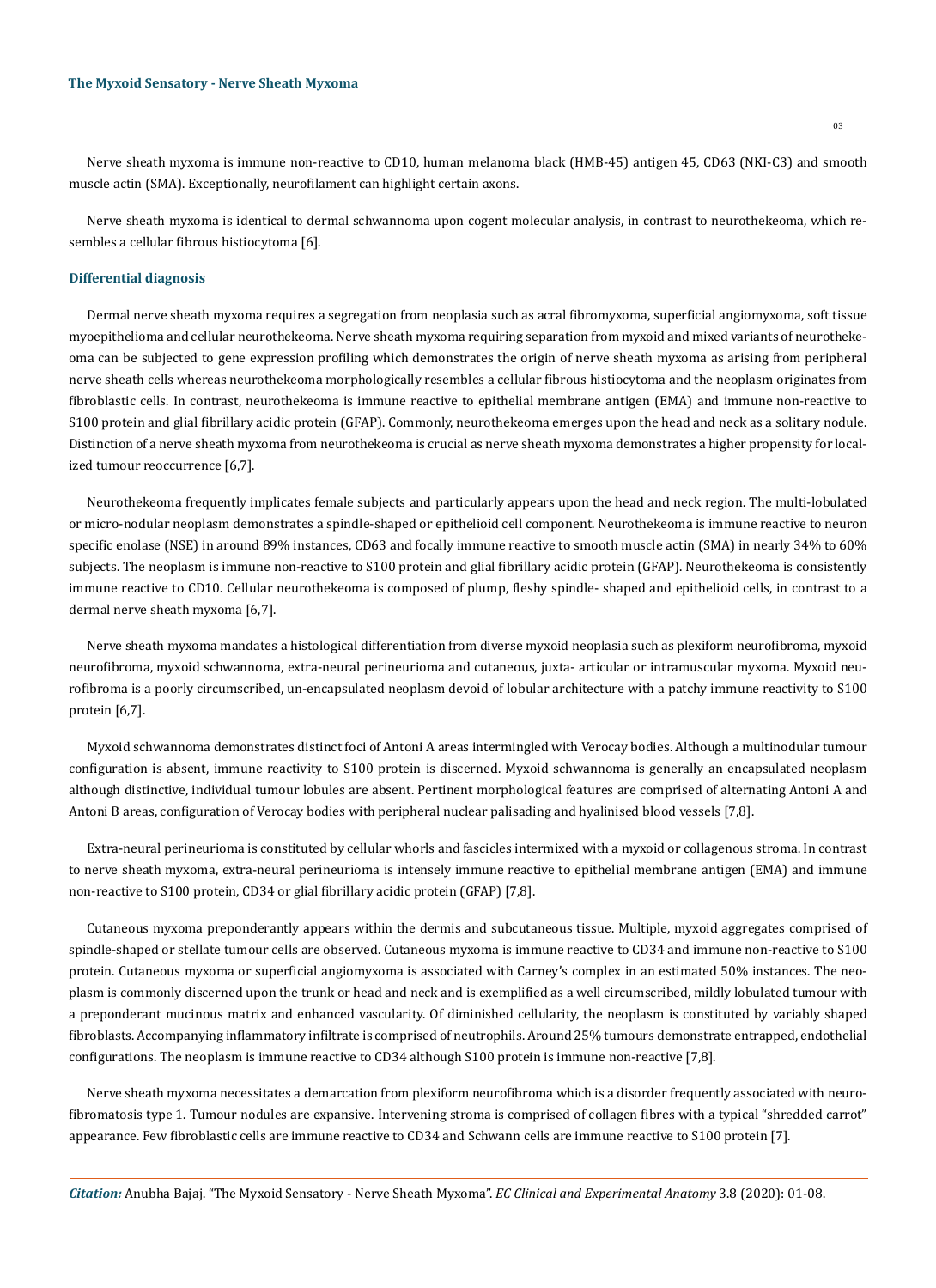Cutaneous myoepithelioma can depict a lobular, reticular or syncytial pattern of tumour evolution with an intermingled myxoid stroma. The neoplasm is poorly circumscribed and frequently demonstrates a hyperplastic superimposed epidermis. The tumefaction is immune reactive to S100 protein, glial fibrillary acidic protein (GFAP), cytokeratin AE1/AE3 or epithelial membrane antigen (EMA). Soft tissue myoepithelioma is devoid of sharply demarcated tumour lobules, characteristic of dermal nerve sheath myxoma [7,8].

Superficial acral fibromyxoma or digital fibromyxoma is a well circumscribed neoplasm delineating minimal quantities of myxoid matrix and essentially emerging adjacent to the nailbed or fingers and toes. The tumefaction is consistently immune reactive to CD34 with variable immune reactivity to CD10, CD99 and smooth muscle actin (SMA). The tumour is associated with decimation of retinoblastoma protein 1 (RB1) and is immune non-reactive to S100 protein and desmin.

Dermal mucinosis is a coterie of predominantly disparate, non-neoplastic disorders (excluding cutaneous myxoma) which exemplify dermal deposition of mucin. Neoplastic cellularity can be decimated with the occurrence of few, stellate- like cells as encountered in disorders such as pretibial myxoedema or scleroderma. Sharply demarcated tumour lobules are absent. The neoplasm can demonstrate a certain proportion of fibroblastic proliferation as with sclero-myxoedema. Perivascular lymphocytic infiltrate is prominent [7,8].

Intramuscular and juxta -articular myxoma depicts an identical histology although a clinical demarcation from dermal nerve sheath myxoma is possible.

Superficial angiomyxoma lacks a peripheral circumscription by fibrous tissue and comprises of thin- walled blood vessels along with foci of neutrophilic infiltration.

Plexiform neurofibroma arising in concurrence with neurofibromatosis usually incriminates enlarged neural trunks. The neoplasm is a multinodular, myxoid lesion which is immune reactive to S100 protein [8].

## **Investigative assay**

Non-polarized contact dermoscopy delineates a diffuse, grey to yellow tinted backdrop intermingled with cobble- stone like zones along with greyish, amorphous, structure-less regions with encompassing hairpin, linear or twisted blood vessels [7].

Nevertheless, nerve sheath myxoma is devoid of specific clinical or diagnostic features. Diagnosis of nerve sheath myxoma can be achieved with a detailed histological enunciation of a cogent tissue specimen [8].

### **Therapeutic options**

The completely benign nerve sheath myxoma can be suitably managed with a comprehensive, localized surgical excision along with a tumour- free surgical perimeter. A subsequent, extensive follow up is recommended on account of an elevated tumour reoccurrence at an estimated 47% as accompanied with simple or incomplete surgical extermination [7,8].

| <b>Tumour Type</b>  | <b>Capsule</b> | <b>Myxoid Stroma</b> | S-100 protein | Epithelial membrane antigen |
|---------------------|----------------|----------------------|---------------|-----------------------------|
| Nerve sheath myxoma |                | $^{++}$              |               | +/-                         |
| Neurothekeoma       | -              | + / -                |               | +/-                         |
| Perineurioma        |                | + / -                |               | $^{\mathrm{+}}$             |
| Schwannoma          |                |                      | $^{++}$       | +/-                         |
| Neurofibroma        |                |                      |               |                             |

*Table: Differential diagnosis of nerve sheath myxoma [8].*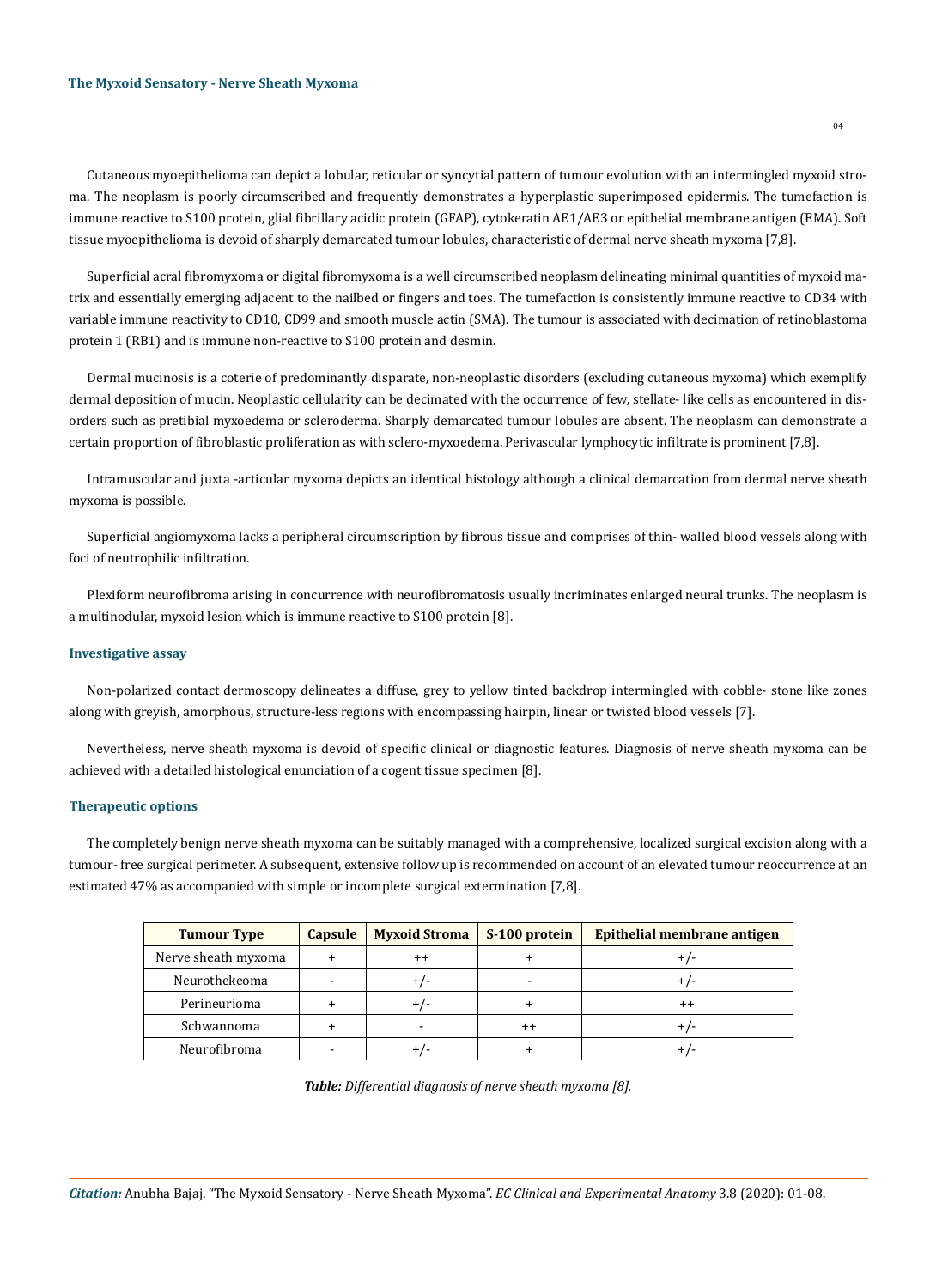

*Figure 1: Nerve sheath myxoma demonstrates lobules of spindle-shaped, epithelioid and ring-like cells with intermingled myxoid stroma [9].* 



*Figure 2: Nerve sheath myxoma demonstrating a multi-lobulated tumour composed of abundant myxoid matrix and thin populated cellular component comprised of spindle-shaped and epithelioid cells [10].* 



*Figure 3: Nerve sheath myxoma depicting lobules of dermal and subcutaneous tumour with ample myxoid stroma and a populace of spindle-shaped and epithelioid cells with superimposed epidermal hyperplasia [11].*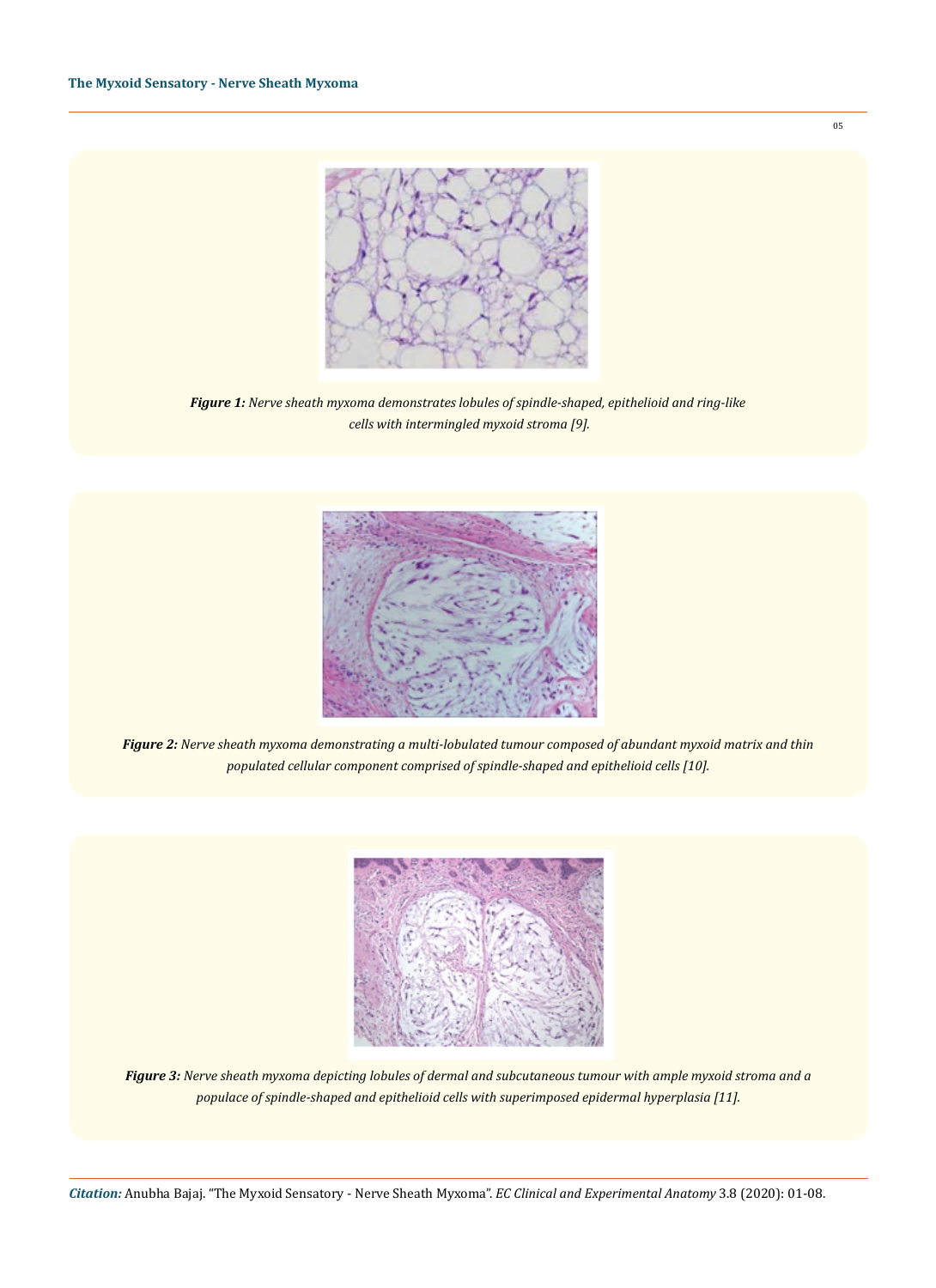

*Figure 4: Nerve sheath myxoma delineating lobules of myxoid stroma with a scanty, spindle-shaped cellular component [12].* 



*Figure 5: Nerve sheath myxoma enunciating lobules of tumour cells composed of abundant myxoid stroma and a perimeter of spindle-shaped and epithelioid cells [13].* 



*Figure 6: Nerve sheath myxoma exemplifying lobules of a preponderantly myxoid neoplasm with abundant matrix and a spindle cell component with intervening fibrous tissue septa [14].*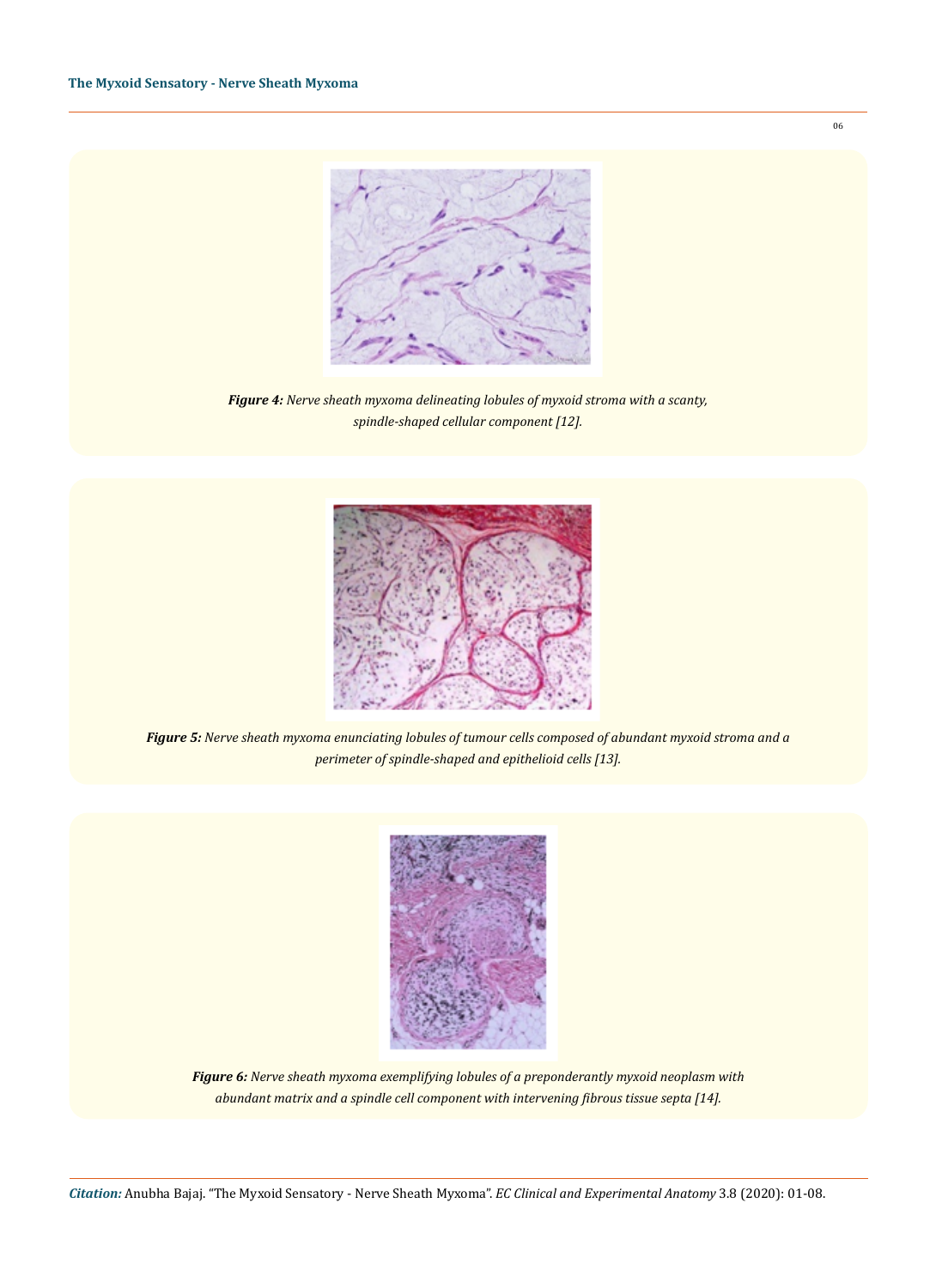

*Figure 7: Nerve sheath myxoma with lobules of myxoid ground substance, fibrous tissue septa, spindle-shaped tumour cells and superficial epidermal hyperplasia [15].* 



*Figure 8: Nerve sheath myxoma displaying lobules of myxoid material, epithelioid or spindle-shaped tumour cells and intermingled fibrous tissue septa [15].* 



*Figure 9: Nerve sheath myxoma immune reactive to S100 protein [16].*